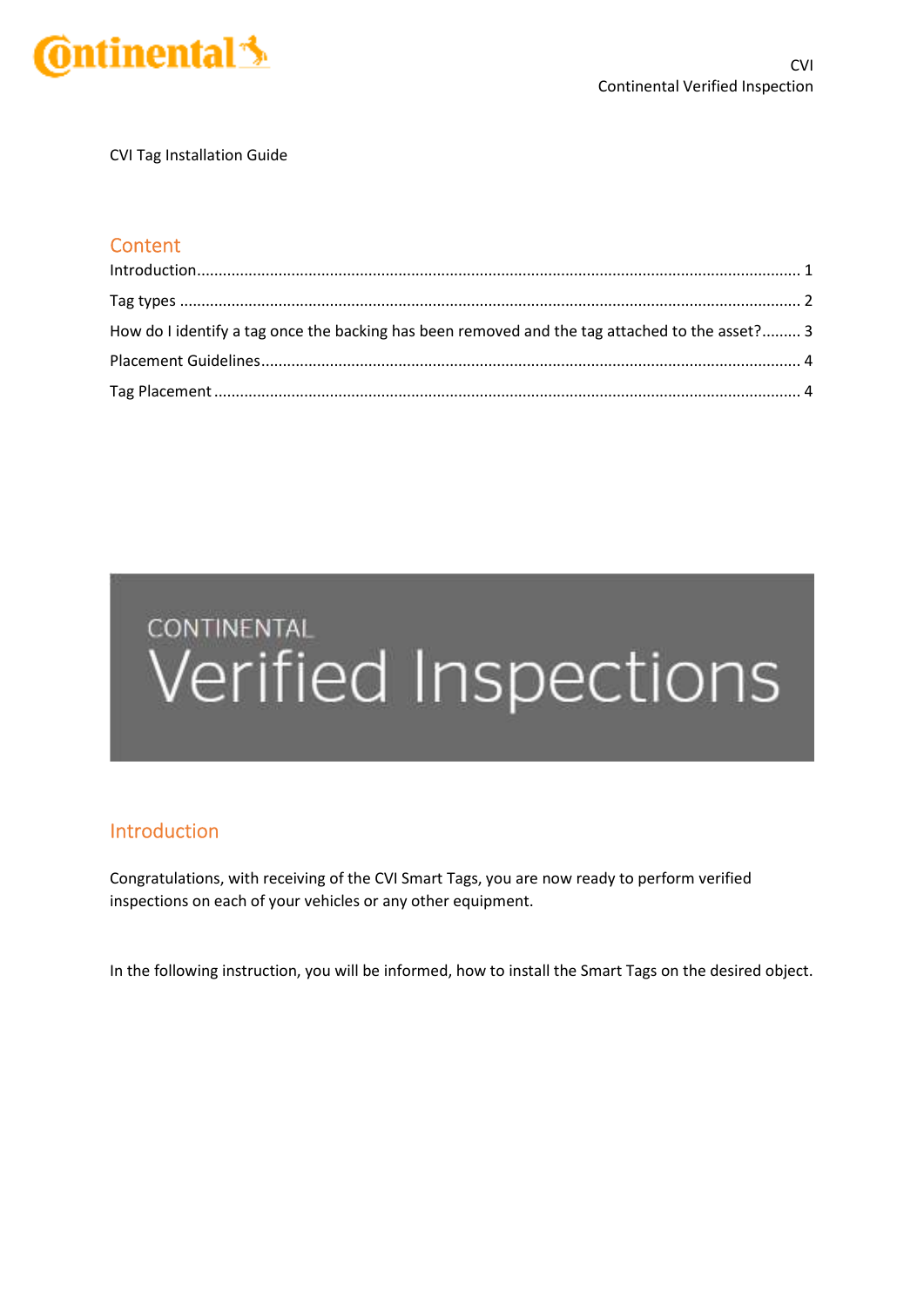# **Ontinental**

# Tag types

#### **Zone Tags**

- Identify area being inspected on an asset
- Will have a 2-digit number
- May be switched freely between assets
- Default to marigold



#### **Asset Tags**

- Identify asset being inspected
- Will have a 9-digit number (referred to as Asset Tag Number)
- Cannot be switched between assets without changing Tag Number in CVI Admin+
- Are typically placed on driver dash or driver door
- Default to black

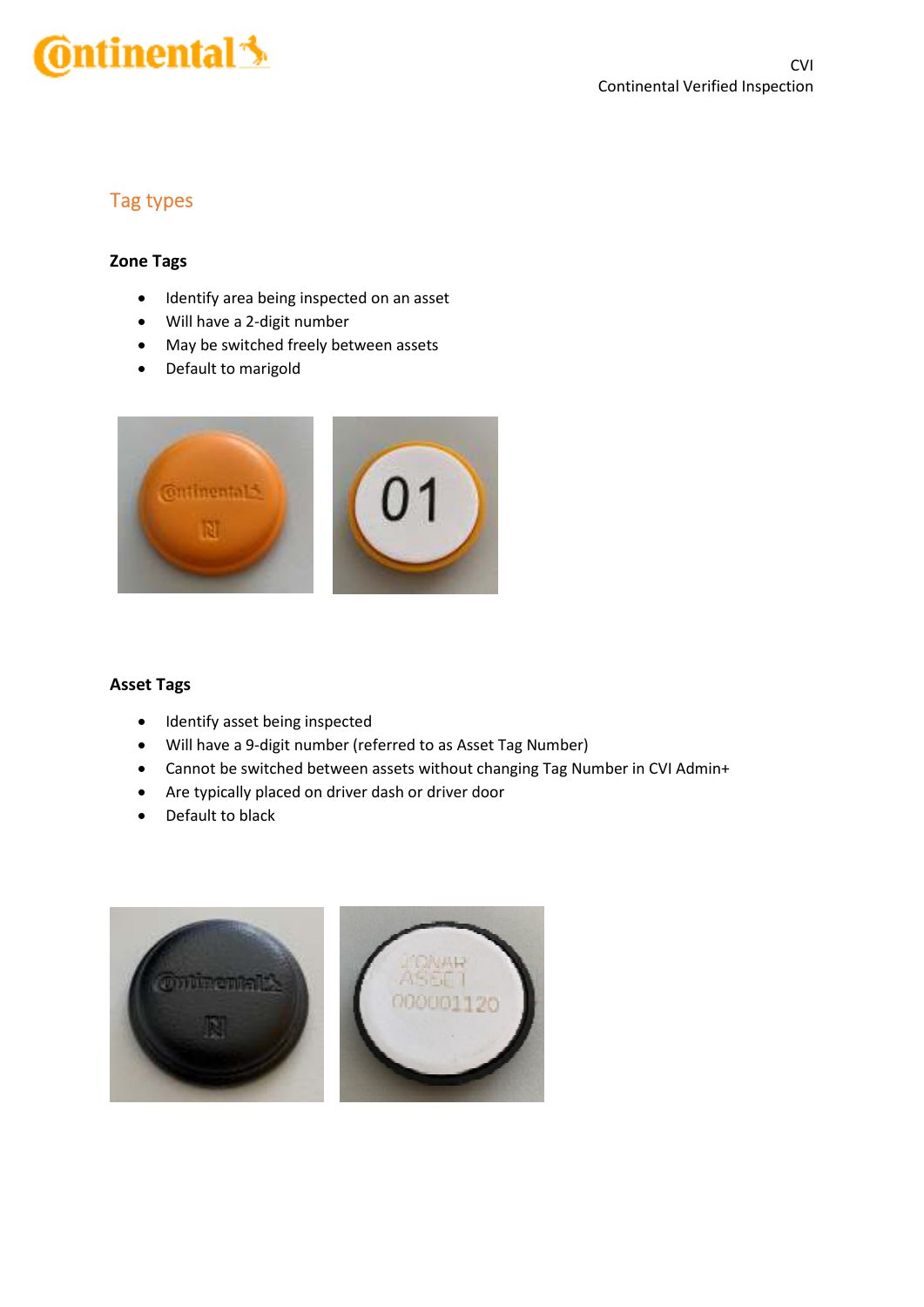

# How do I identify a tag once the backing has been removed and the tag attached to the asset?

**Zone tag**: In an inspection, scan the tag and identify which zone is identified on scanning. If the zone number is

needed, the zone name will need to be checked against the configuration information supplied during

implementation.

**Asset tag**: The method will dier depending on the device used.

2010 Handheld: Scan the tag as if beginning a new inspection. The number will appear on the screen.

Tablet: There are two methods:

1. Scan the tag while in the CVI application, then tap on the asset name to bring up the Asset profile. The tag number will be displayed.

2. Scan the tag, then begin the inspection. The tag number will be displayed in the upper right of the Perform new inspection screen.